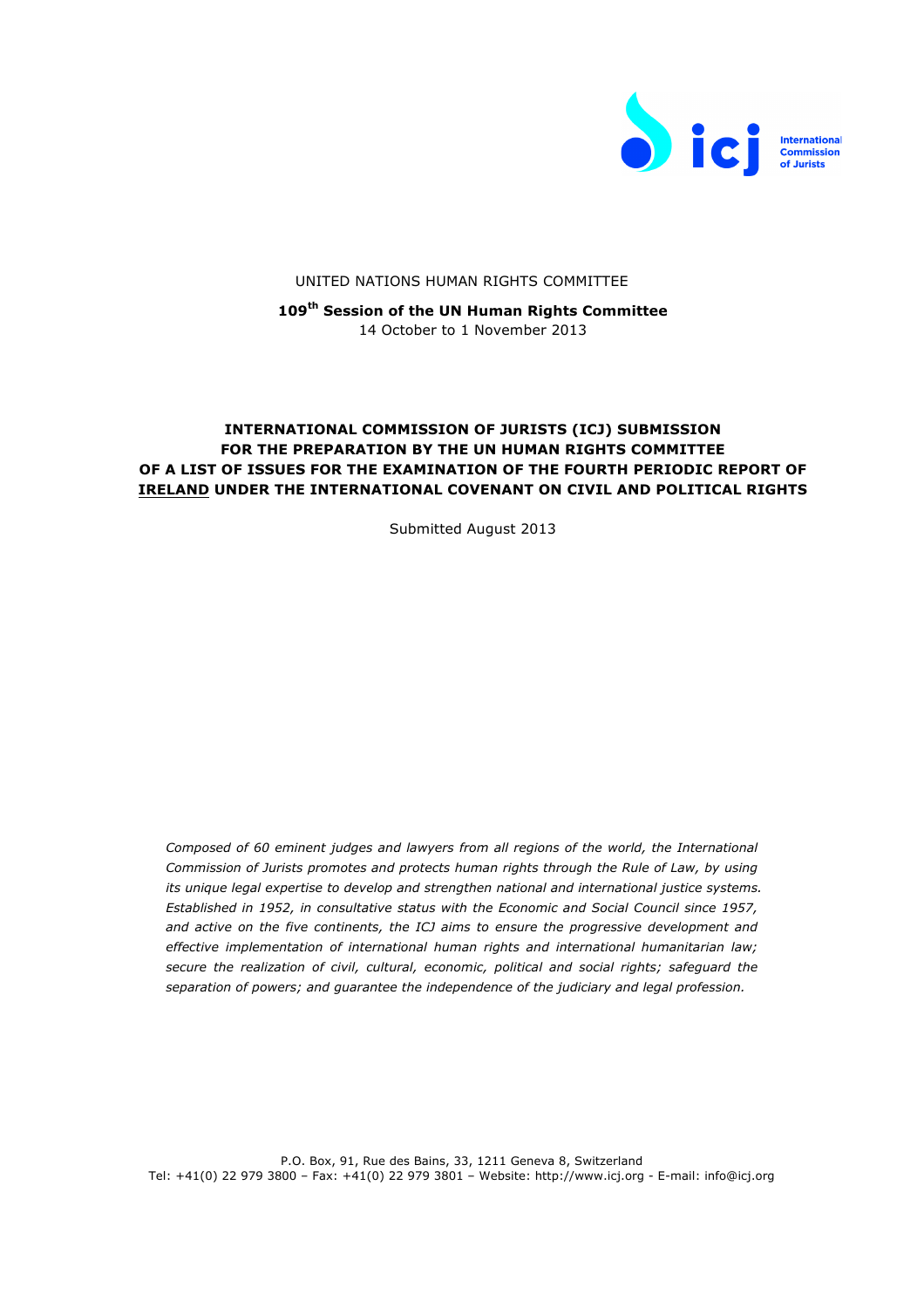## **ICJ submission to the Human Rights Committee for the preparation of a List of Issues for the examination of the Fourth Periodic Report of Ireland**

1. During its  $111<sup>th</sup>$  session, scheduled for 7 to 25 July 2014, the Human Rights Committee (the Committee) will undertake its examination of the fourth periodic report of Ireland under the International Covenant on Civil and Political Rights (ICCPR). Ahead of this, during its  $109<sup>th</sup>$  session on 14 October to 1 November 2013, the Committee will prepare and adopt a List of Issues. The International Commission of Jurists (ICJ) welcomes the opportunity to contribute to the Committee's preparation of the List of Issues. This brief submission notes that breaches of the State party's obligations under articles 2, 3, 6, 7 and 26 of the ICCPR may arise as a result of severe legislative restrictions on access to safe and legal abortion in Ireland.

## **ARTICLES 2, 3, 6, 7 and 26 Access to safe and legal abortion in Ireland**

2. In its Concluding Observations to Ireland's third periodic report under the ICCPR, the Committee "reiterate[d] its concern regarding the highly restrictive circumstances under which women can lawfully have an abortion in Ireland" and requested Ireland to "bring its abortion laws in line with the Covenant".<sup>1</sup> The Committee noted particular concerns in that with respect to the State's obligations under article 2, 3, 6 and 26. Previously in its Concluding Observations to Ireland's second periodic report the Committee had expressed concern "that the circumstances in which women may lawfully obtain an abortion are restricted to when the life of the mother is in danger and do not include, for example, situations where the pregnancy is the result of rape".<sup>2</sup> The Committee requested the State to "ensure that women are not compelled to continue with pregnancies where that is incompatible with obligations arising under the Covenant", noting in particular its concerns regarding the States obligations under article 7. Since then, however, while it has taken legislative measures concerning abortion, Ireland has not taken steps to broaden the circumstances in which abortion is permissible and thereby comply with its obligations under the Covenant.

3. Indeed, Ireland's legal prohibition on abortion remains among the most restrictive in the world. Irish criminal law provides that any woman who obtains an abortion or anyone who administers an abortion commits a criminal offence. The only exception to this prohibition is where an abortion is necessary to prevent a real and substantial risk to a woman's life. In addition, Irish law allows women to travel abroad to obtain an abortion.

4. In July 2013, legislation was enacted by the Irish Parliament that is intended to provide women and medical professionals with clarity as to the applicable circumstances and procedures for conducting a legal abortion in Ireland in order to prevent a real and substantial risk to the woman's life. The adoption of this legislation was identified by the Irish Government as a necessary step towards compliance with the decision of the European Court of Human Rights in *A, B and C v. Ireland*. 3

5. However, although the enactment of this legislation is important, it does not give rise to substantive changes in Irish abortion law. It remains a criminal offence for a woman to obtain an abortion in Ireland or for a medical professional to provide one, in all situations where the abortion is not deemed necessary to prevent a real and substantial risk to the woman's life. As a result, abortion remains a criminal offence where the pregnancy involves a

 

 $1$  Concluding Observations of the Human Rights Committee on Ireland, UN Doc CCPR/C/IRL/CO/330  $(2008)$ .

<sup>2</sup> Concluding Observations of the Human Rights Committee on Ireland, 24 July 2000, UN Doc A/55/40.

<sup>&</sup>lt;sup>3</sup> A, B, and C v. Ireland, ECtHR Application No. 25579/05, 16 December 2010.